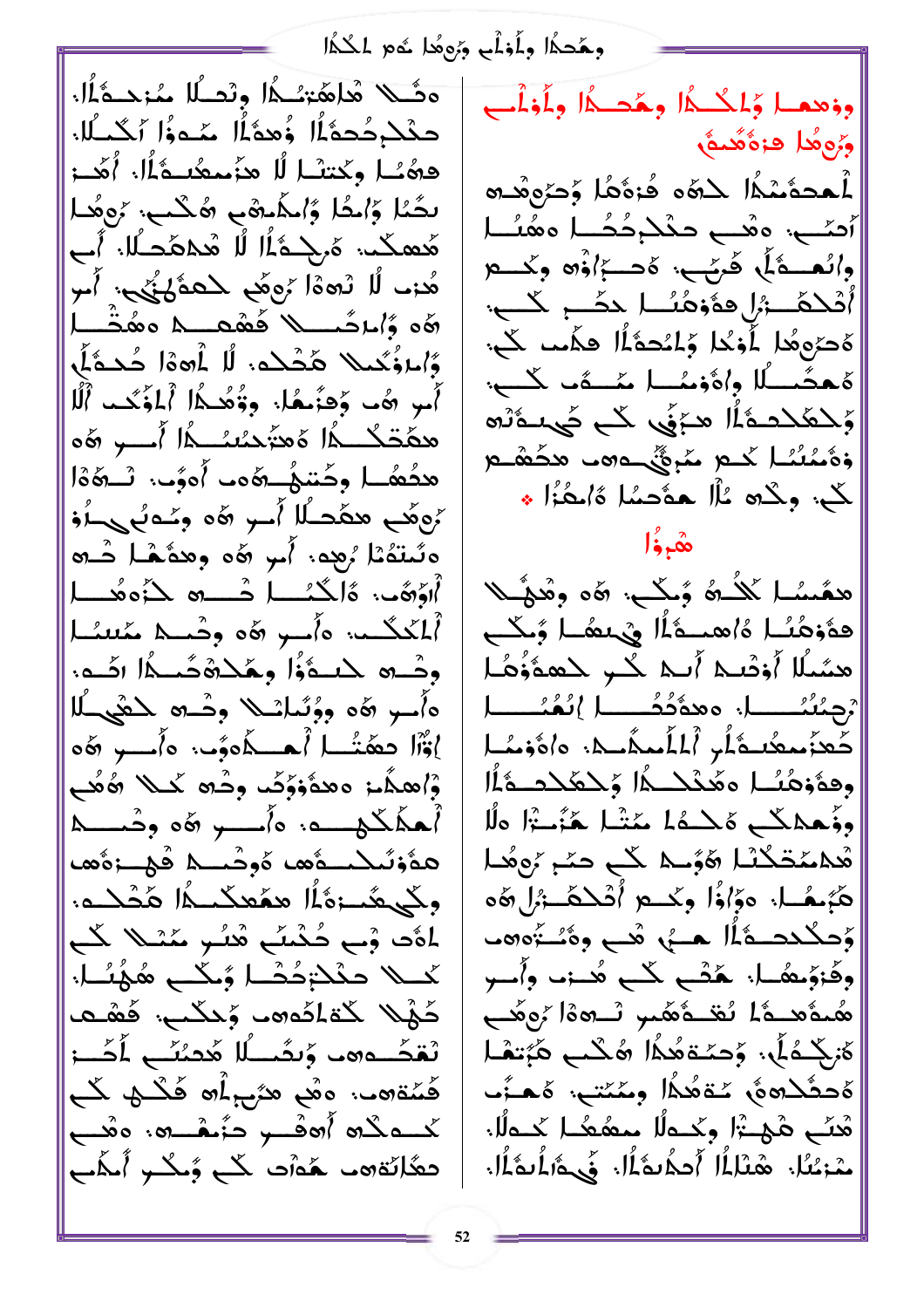وهَّدهُا وأَوْلَى وَرُوهُا هُو الْحُدُا

سَكْفَبٍ: هَ/هُبعد كَي تَبِعُا وَرُصِدًا! دُوؤُهك لِكُبِ ادْوَمُكُ ونْكُلُوهُ لَا √تېگ∆ًا *ى*ئتىگ∆ُا ۇ*ا*ڭ\ڭ *-ئ<sup>ۇ</sup>ل* ەممْدْھىـــى أَفْ بِكَمِمْقَشْـــا وُٱٱتُنْـــا وُىصَّتْا، أَى شَمَّا مصَّمَّىنٌ كُـرٍ حَبَّ لْكُمْزًا هُلًا وِحْقَقَا. وُلَمَّحْلا رُوهُب ەُنگەكَا، ەھَنْب كْب ووَْصَائَــدَ لَّـذُهُ لَـذُهْرِ لِلَّـ مَاهُمْ وَمِنْ مَثَلَهُمْ بَعْهَ وَدَّمُئُنُّا وَرَٰدِهُكَ هَٰٓيُمُكُّا دَمَّعَهُكُ هُـعصـهُٰڡ ڂڠُڂڜٛٮ لَٰا ٮُعهُٚهُتمُٱ أَ وًىكَبِ: هزَّىمعُنُا ِ ۡ ِ ۖ أَمِلَاتٍ هُ وَٰرِيْهَا حَتَّمعَكَا وِلَمُتْتَا، هَوْيَسِي لِحْقَةَوْهَنُـا وَههَقكُنْـا. هِقُــاًا كُـــو ههَٔدمُــا ةُا حَذَّا. ولَاحتَّر هَكْزَةَ مُبِ هَٰذِهُم هُمُا هُحثُدرَکُم حَنُدْهُب \*

هُوهُا هُرِهُنَا وِكُلْنَا فِرْقُهُو أهجه ملأله لمحدث المعفول إِنْعُتْلِ لِحِمَى مِمْكِكْنَا وِصِمَاتَهِمَا هُ اُبْتِهُ أَلَّا وُحِنْتِنُعُمَلَنَّ كَلَّهُ مِنْ مِعْنُدَا سرژهه المدْهُ: نِسروْ النْفُمْنَة لَمحصةُ أَلَّا هِ هُمْ مَا الْمُصَدَّلِ الْمَصْلَمَ وئَلا دَٰاتُبِ مَدْهُدًا وئَـلا هُتنـهُ. لِحْدَةُهِ مِمْسُلًا ضَعِمْسًا وَحِذَوْكُمِيْدًا لَّا مُدكَمَحٍ. وَحِدَّمُها لَّا مُدمَّكَـــلا ـ وهْبِ كَعُثْلِ لُا هُدْفَعُت وصَّرِّحِدًا لُا مۡــکووۡوٖ. وِكْـــہ نۡکوکَــۃٖ ہگــہ ىمْكْس دەْئا كْرْنَا \*

لًا نْعِضًا نَكَّى هُنُبِ وَضُبٍ هُجُوْمَتٍّيَّ لًا لْهِ بِعَمْدِ كُلِّي حِسْدَةً الْمُذَهَبَهِ لَلَّا بمُدمْبِ كَبِ حزْمِعْـــمْ ثَعْفُــا هَكِنِدُاً!. لَا نَفْتُ لا كَبِ حَيْنٍ هُ كَنْهَا، وَهْنُـرٍ نُنْسُـْفَ كُـنِ لَّا تُهْخُـلُ کُے جنْسِعَٰہٗ مُعدَّنُاً، لَّا تَكْتَفُ كُنَّے هجَّدهُوُّا مسجَّاوُّا وهْنُــو هُدَــُـو لْكُمْ مِنْ الْمُتَعَمَّدِ مِنْكُمْ الْمُعَيْدَا وَفَيْ جُمَّا ەفۋەك ئار مىڭلىك ھەڭگىل وڭىئى مُلفَّسَّىٰ: م*َسَّىلا 6*ہ *دنبَّ*ے کَعزُنُـل ولْمْكَمُعَ حُمْدِه وَشَلْاسُ; هُمْبُهُنا. لِمُحدَمُـــــو وُحدُّـــو وَكَـــوه مَـــوه الله عَامَ كَّـــــــــــ هَذَرْ ذُنُـــــــا وَٱوْبِ وهُسْـــــــــ ه هَدَكُهُنَّه نُدهةَا لَكَع أَسُلَ مَعْهُمِنُا منْعمَدُ الْمُسْتَمِمْتُمْعَيْنُ الْمُسْتَمَرِينَ هْدْكَحْفُتُـا. أَحْثُـا وُحتَــر هِمْتِــدُّلُّا هَاهِ حَمَّلًا هَمْبُسَةً لَمَّا وتَعْمُلْ هَوِفَيْ أَنْ هُحِبٍّ مِهْمُخْلِ وِكْتُل هُوهُكُتْلِ هَكَكْتُل الْمَعْمَا لِتُكْرِ ابْكْتَنَ ،لْتُفْعَ لَنْنْمَةُ ه أَرْهِقُهِ هُوۡحَسَّى هَدَّةَ تُمَنَّى هَجُدَهُ لَهُ ۖ وأصقفُكُ ونْعَــدْهْ لاحدُهُمُعُـــا وفْرِمِهُو هُدَهْرِ مَنْتْلٍ. هَهُدْرُمِبْ شُلا هَكُذِّبَكَاوُرٍ هِمَّبْنَا شَلا هَقْفُفَ كُنْزِ هدَّحسُـا، ولَمُوَسِطًا وِلًا هَـٰـُـُـا ـُـٰـبِ هُذِب ولَاحِدٌرِ وَكَذِوْمُهُرٍ وَكَبْسُهُا وَهُمَّا حثَكِيمٌ حَنُكْشَى \* تحمذا همُسُط بُلُّـــــهُ أُوَّــُـــــهِ هَ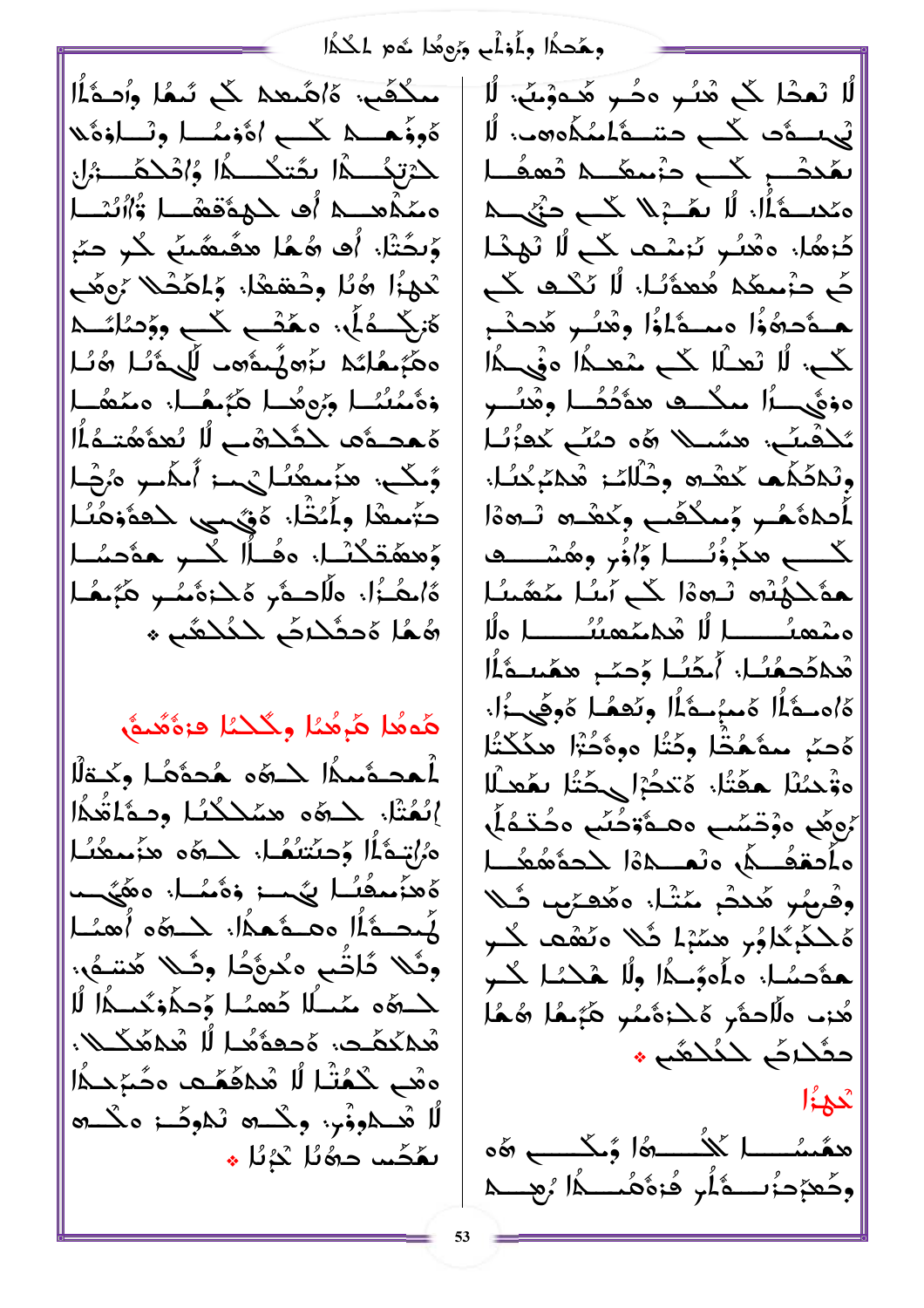وهَدمُا ولَموْلَم ورَوهُا حُوم لمكْمُا

وَْمَكُـرٍ. }ةَ تَمْبُبْلُ وحُـرٍ هَحُنَّبٍ. هجةً ي لمسوقُ كَعِفَةَكُنْسًا: مَمْعُسًا لكِمْنْتْسَارْ، هَرْوْهَا لِكَسْتَةْلَارْ، هِهْشْهِمْ، لِحَمْقُـال نَفْــِ حَرَّكَتِــُلا مِـــوَّى لْمَمْهَٰتُـلْ. هُصْـلا لْلْمُمْشَـلْ. رِجُــٰب كَاحَّتِ بْلِّ أُوفُمِ لِّلْكُتِ بْرَاحِ كَمُ ال كَمْحَمَّسْتُوبْ حْكُسْمًا؛ ايْ حْكَمْقْسَا؛ لِّوْهُا لِّلْوْهِكُمُّا، فَرْنَـها لِكَعْقِدَّنْـا كْثْــد كْكُبُمْــد وْهُمْــا هُمْــو هيدُمْنَا. وَّكُما كَتَيْمِمْلَا. أَحْضَـز لْحَقْتِهَا، وُكْتُبْ لَحْمْتِنْتُا، لَحَكَمِلُر أُوذُفٍ، وَذُهِبْ وَمُ إِنَّسَافٍ، وَحَذَّبِكُمْ هْنُـة شَـلا حَنْحْفُبْل حُتمْـل هِنَـلا أَوْهُمصه مشتكلًا. مكَّ كتَّبْس هُحْنَىُا وِكْبِلًا هِأَهِدًا وُحِكْرٍ. هِنَّتَمُنْدَا ى هدَّةُ وَرْجِئْسُ أَهْدًا لَكَمْ وِنْـ30\$. ەھْع ھُرۇكىنىدۇ المىھمۇقىكىدا ، مەھىم ثَــلا هَٰادىُــةُ1ًا هفَــ انُـا وَجَنَعَمُـا المِكْ هَدُهُه مَنْ عَرَضَهُ الْمَوْكَة ەَ كَثَلاشىپ لُّا ئىحەَ قىسسەڭ **ا**َلارَ اسىر لِكْتَمَّـٰ شُعْـَٰٓا ٱلْكَفَّرْبَ هَزْهَٰـٰبٍ. الْمُصِدُم سَمْعُد لَكُمْ مِنْ الْمُؤْمِنَةِ وفَي أَ هُبِي هُ هَنْ هُمُ الْمُحَمَّد هُكَهِّلُوحِدًاْلِ وتُعِصُلِ وَحُطِ وَهُبْهِمْ . أحدًا كُبِ وِلَا نَـــ90\$ هُمْكُدّْشَا. لِحْهَّتِخُلًا وِهَّاؤْلُ حَيْنٍ نُهْدُّوْهُ أَلْ وهَٰلَاتُـا وُحكُــو هَءٌتِمْـا هُحعَدْحَــُّ أَا ومُتكْـدًا ولًا هُـوُــا أَحكَــز كُــب: مكعبُم ئةُوْھمُـا وِوَّْصـةُلُر هُنَــلا

ۿۘڋۏؙٛٳ كْـــــــــهُا هَــ ولَّا رُحْــــــــا خَـاحزُنُــــــا ى خُىلىشى ، ەمسۇئىھە لىكىنىچ حنُسًا وُحْك حَكْشَا معُمِيَّا ا وَحِسًا وَهَٰٓأَه يَفَسِلا ۚ قَبِ حَزَّبَ أَهِ هُبِهُداًا: ٥مَد وهَقَد: هَدَهَدًا ١٤٥٥. قُصطُمِ لله المُ أَوْصِدُو: ٥٥٥ مُكْمِد أَسِفْسِهِ مَنْ مَسْسِرٍ وَسَمَّسَتَ مِنْ مَسْتَمَرَّسَ وَحِنَّتَنَّعُـا وِلْمَحْبِ أَبِـيَّ حَجَّىحِـدًاٰبِ دَسُّا لَّاحُدهُا أَحدَّىٰ، بِفَعِظَيْهِا دُـــــهُوَ دَــُــــهُ(٥ وَدُعَـَــــعِ أَدَّـــــعِ). كَمْقُــمُرِ هُبُتمُــمُّا. هُ/ْمْــدُمُـــــوم لحضْكم أُصفُر، مكْتْسك لْمُنْكْفُوُر كَرِهُما وُلِكُسٍ مُقَسَرًا. ۞ه وُسِكُفَب فُوْهُمُنَا. رضُم ضَى هُوْسًا حَبَّمَعَمْسِ كَاهِنُا كُلِّ هُلِّ اهْقَكْلُا وَسَهَّنَاْ أُمْكُمَا كُبِ قُبِ لَمَعُكُم وحُتِمُكُما. للأذمُّبِ ومَثْلٍ أَهُا عَدَّمُوا وِنَقَعُكُن: وَوُدًا ۖ حَسَقَـٰهُشَّا ۖ وَقُحَنُنَـٰبِ لًا هُنِ ۖ اُدهـهُۥ ۖ ثَــبٍ هُوُــُـلا هَمْتَــٰدًا وَٰٓىٰٓگَ وَلَا اُلۡعَـٰٓٓٓٓٓٓٓ ا لَکَے قَبِی عَہٗقَیـَـبِّ هْهُــٰـلا نَتنــٰهُا ۥُزُلَ وُتحكُمْـبِ حُتـْفـا. لُل هُنِ أَهِمِّ دُابِهٗ أُرٖ حٰكُنا هُبِ شَبِهِ حِمَّقُو، لَا هُنِ نُقِفُ هُم مِّكُمْ لِمَّا مِنْ مِّلِهِ مِنْ لِلشَعْوَّظُ حَزُّعًا. خَرِهِجَا وَهُو كُحِرَا حَدِّمِـلًا ويُهَــد كَحـنْزه حيْــه أَوْحُـلَ وَلَا أَعْلَيْ جَدِينَ أَلَّا مُحِيَّى تَحْمِيطِيْنَ وَمُحَمَّى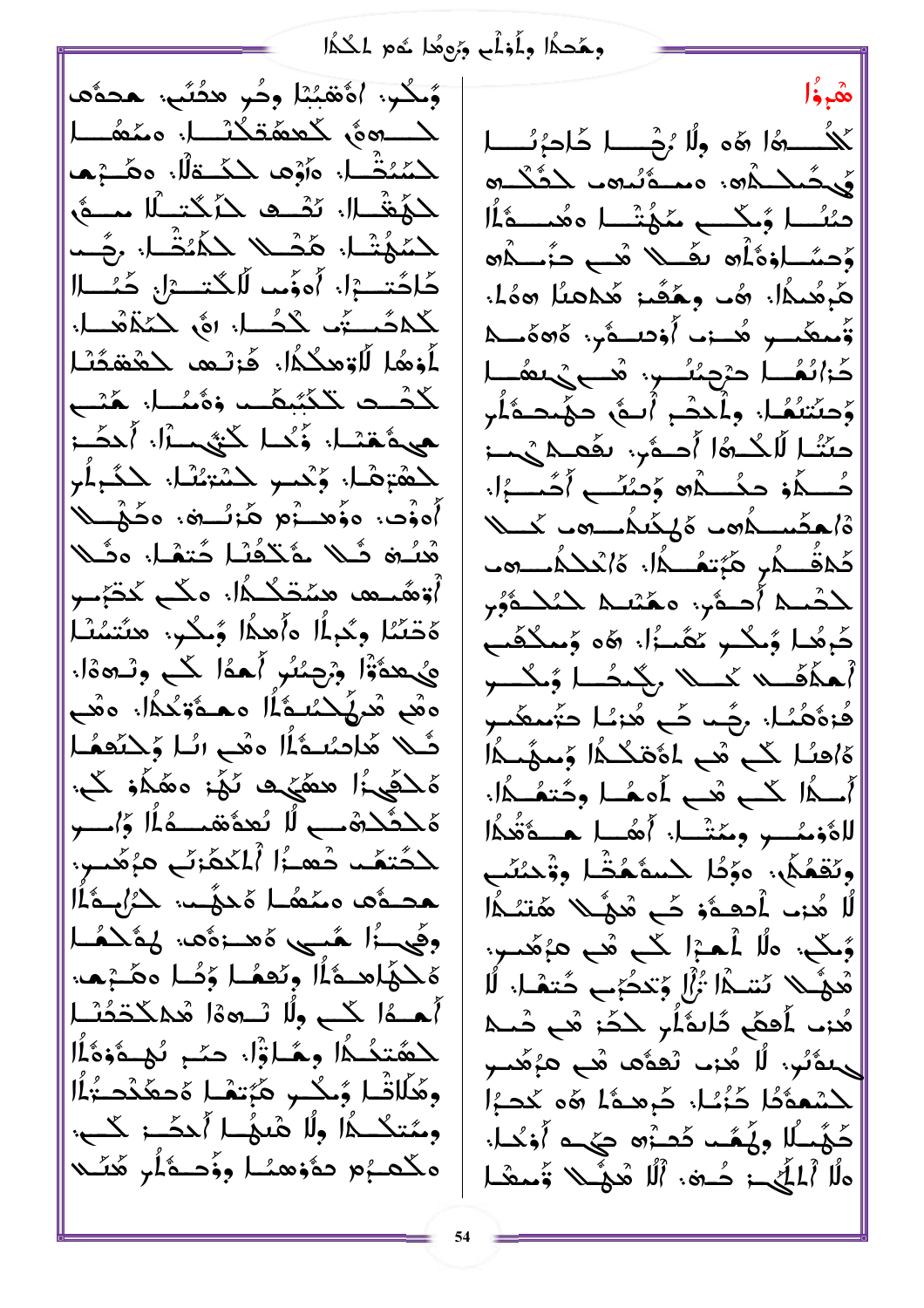وهَّدهُا ولَمُوْلَى وَرُوهُا حُوم لمكْهُا

هكَكْمَدًا وَهَامِئْتُمَاً: 60 وَحَرَّوهُمَا تَّرْمِب حَدَّاتُـا. وَحْـهِ أَهُّب حَّـْتَـهِٱلْا لِكَمَاسَةِ الْكَتَمَاءِ مِنْ ابْسَكْمِ كَنَوْسَتْزَا، قْبِ لَمُنْشَا هَنّْوَسْتْزَا، وِكْبِهِ ھقىمّىبْ ائىللئىد. ۆىسىلا كى وأَوَّىعُائَـــدْ بِــرەَّىْ: ووَّصْائــدْ بِــرَّلْلَ: وَاهِمَائِكَ لَكَتَمَادُ وَهَبَسَعَائِكَ لَكَوَجَبَ ەَدَى ھَى مەھىما كىقىمى ئىلگى: هدَّحمُنُـــا وهَتكـــدُلِّ نَحـــدَوْ. هُحكْتِبْلَا وزُحِــةُ أَا حَمّه هُـــا وُهنُعِـــدًا نْعَف، معدَّدسُا ولًا هُكسًا نَعْصَد. حەنُل كْدُنُل ﴾

هُهِ ذُا

كَلّْهُا هُو ذُكُلّْ حفَّةهُحِمَّا هُـعجَّىب حەدُّةدُنْـــا ھُ ھڪمئـــا. ھُ0 وُّاعظُــــو فُزِهُهُما وَهُ سِمٌّ وَالْكُنُرِبِينَ هُوَهُ سَمٌّ وقُدْهُ مُمْسَى هُنُسُكَـٰا. وهُ نَــــهُ) وثعمكم من شمس المستمرين والمستمرين وتحديثهم وتكسير المستمركين والمستمركين والمستمركين والمستمركين و كَعفَفادُنُا وِهُ سِمَّ، وقَدْمَا كَلْمَ كَلِي: ەُوھُنىُّ وِھُنْب كُنْبِ دەھَىھُنىڭلَّا لمؤَمَرَلِ هؤَدسُل هذَروُنُل، أَبِي أَمكُنِ وۡكَـــبِ هَٰـدۡكَـــۃ هۡسُـــبِ لَٰٓا یُہۡکَـسَــبِ ەڭمەر مَبْمُا مُنْتَى مكْر ئُكّى ھقىقىلّى ەھْلاكْمقىلّى دەڭلىپ مّةهُدًا وكُتُا وَرُههُدا هَبَّىهُا. كَبِ كَحِلا تُصعَّمِــــو هَيَّتْـــال هلْل مُحَوَّوْدُنْـــا لمَّكْتُبُ هَـْدَهُووُّنُا هُنُـوٖ هِهَمْتُتَـعِ ەَھكَدْفَىبُ ەَكْدُلُر ھُكُسُلا لِّكْتُبِ كتنسا وثكب كمسع لأتسمه

كُبِ: هَمهُـــز هُبِ ثَـــلا مِمْنُصُـل ەقىكا ھمّېنْىا وخُىر أَھىِّما كَے. مكْمِ هَٰكِنُتَبۡبِ ضَالَمَٰٓوَٰٓءُاٗا وِٮـؤُووَٰٓا لَهُم مَمْ إِلاَّ مَحْتَمَا هَدَّسْا وهَبَّتمَس هنَّ کَلِّ هَدَكَ اُ مَعْدَدًا وُكْبِرِ مِكْمُلٍ كُبٍّ، ەكْتْتْر فُتْتْلَل إِسْتُمْلِ وِدَّتُوا هَدْ لَكِينَ مِكْسٍ اُوهُا لِمُعجَمْعِهُا مِلْمَوْجِمًا هُو ثَكُو. ولَلْحَسِمْرِ هِيُحِسبُرْا ولَٰلا شَكلَحُدُورُنَّا ودُتمُـــــمٌ، ممُـــــرْا دهُمدــــةٌلَمْ، ەْݣَەمُمُو ھُبُعْمَا وَهفَسْا هْلَتْكُمْ؛ ەھَدِدَ ۚ هُتَـٰدُهُۖ ﴾ هُـمُـا هُحثُـٰدِدَـٰـ لمنكفكم \* إربجةُ أُل وَرْجَزُا أَهْلُهُ لَآلَ هُوَسُلٌ كَلَّكُ وَٱسْتِرَا ٱلْمُسْتَرَاتِينَ وَٱسْتَرَاتِينَ مَحْدُفَسِدَّاْل وُحْسِرِ مَحْمَدِهِ مَتْسَاد بِمُعِلًا لْاهِجِبَمْ، هُ ا وَرَهِ هُ الْمَحْسَمَان هُكْشُكْ هِيَّ صَّةِهُكُمُّا وِمُّمِّتَنِّبٍ. وَضُع وكَتُا هُم يُقْلًا دُكِّ أَبِهِ كُلِّ، وهُلِّ همّتــلًا مكتعْــا. هعْب مْعْمَثْـل حَدَّثَانَ مَعْمَنْتُ مِكْتُ أَوْجُنْتَانَ هؤدسًا وَاحْتُوا وهُمِجِراًا تَهْمِد كُلِّ هدَّحسًا مأَوزَّحطًا ملَّاحِدَّدٍ هجَّرَحُـا ەَكْزەُمُو ھُرُمُا ھُھُا ەَحثَكْلاَصَ لمنكفكم \* **عزةُ هُدةٌ)** 

أهجؤهما لحقو ءهؤكا ونعؤهما ۈۋىمْنْنُـــا، ۆھكْرِھْنُـــا واۋْوْمْـــا